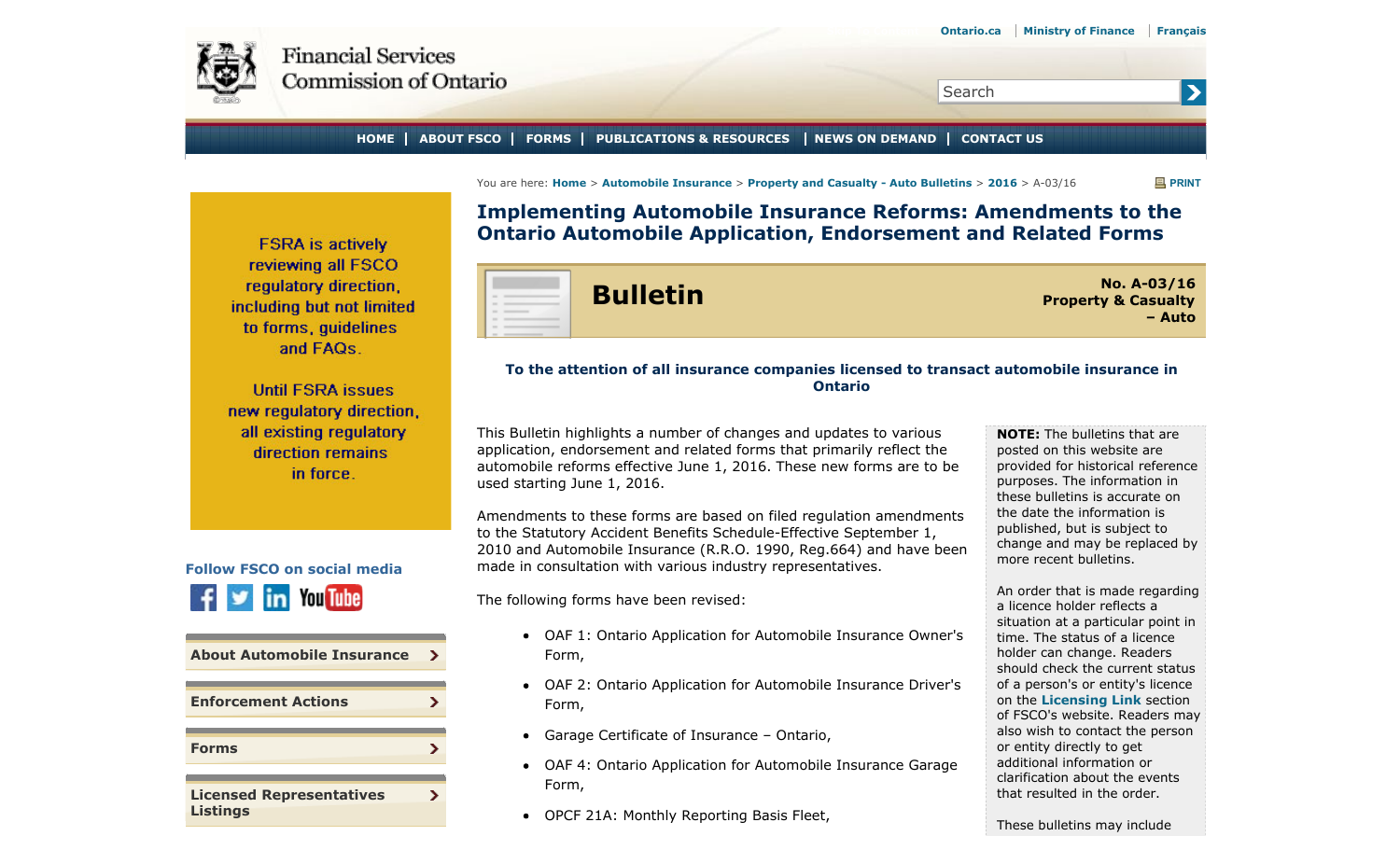

### **A** Scheduled Online Service

#### **Disruption Notice**

Please consult our **outage schedule** for more details.

- OPCF 25A: Alteration,
- OPCF 3: Drive Government Automobiles,
- OEF 72: Multiple Alteration Endorsement, and
- OEF 85: Final Premium Computation Endorsement.

# Highlights of Changes

Changes to these forms include, but are not limited to, the following:

- Revised descriptions of benefits;
- Updates to the standard and optional limits;
- Amendments to the "Warning Offences" language to reflect current federal government  $\bullet$ legislation;
- Updates to specified regulatory deductibles.

The Financial Services Commission of Ontario (FSCO) expects to release the revised OAP 1: Ontario Automobile Policy Owner's Policy, OPF 2: Ontario Driver's Policy and OAP 4: Ontario Garage Automobile Policy, in February, 2016.

## Effective Date of the Forms

The revised forms are to be used for all new insurance business and renewals effective on or after June 1, 2016.

# How to Obtain the Revised Forms

Copies of the revised forms (OAF 1, OAF 2, Garage Certificate of Insurance – Ontario, OAF 4, OPCF 21A, OPCF 25A, OPCF 3, OEF 72 and OEF 85) are included as attachments to this Bulletin, and are also available on FSCO's website at: **www.fsco.gov.on.ca**.

Brian Mills Chief Executive Officer and Superintendent of Financial Services

January 29, 2016

## Attachments

**OAF 1: Ontario Application for Automobile Insurance Owner's Form**

forms that are no longer up-todate or accurate. Readers should visit the **forms** section of the FSCO website, to ensure they are using the most recent version of a FSCO form.